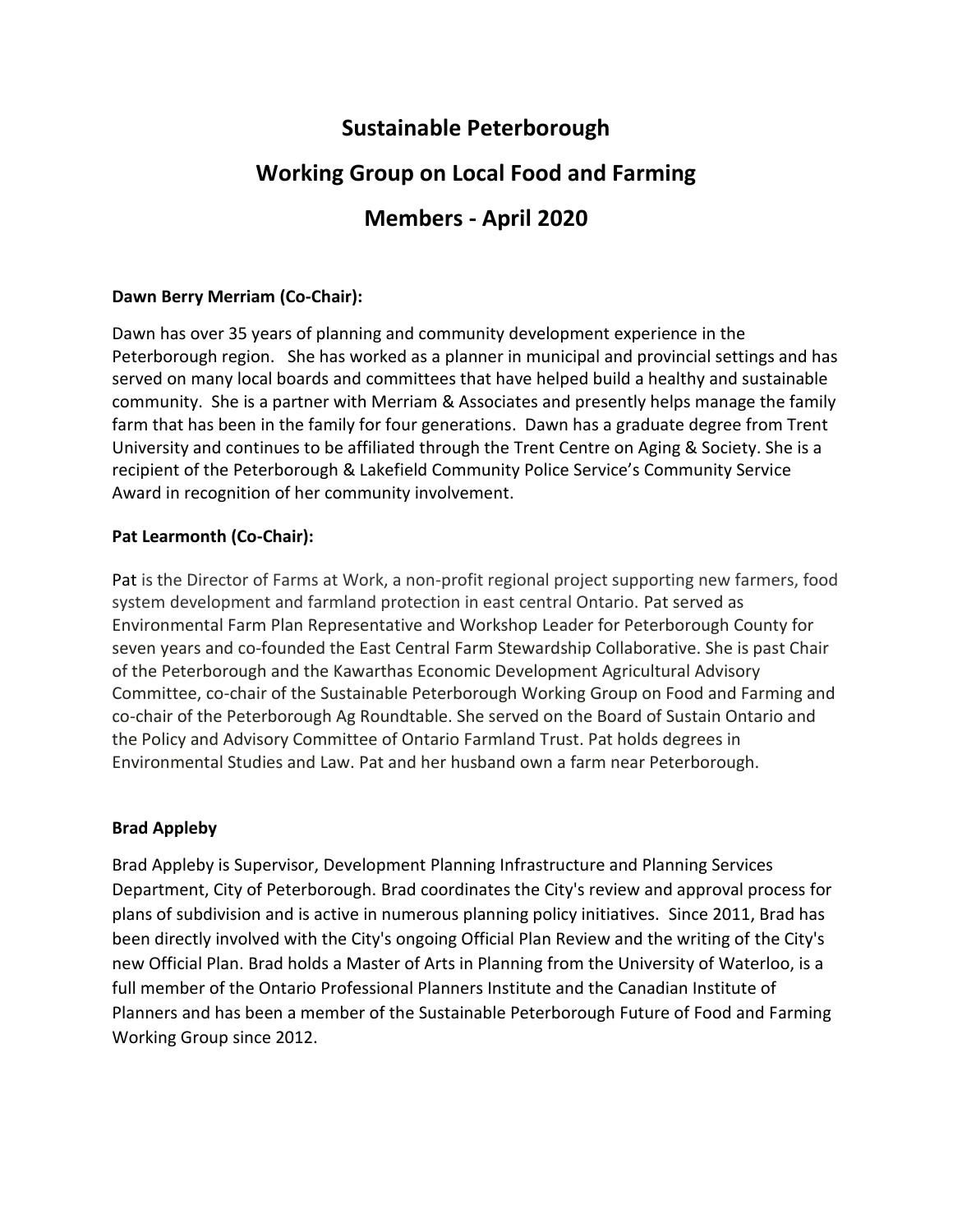#### **Jillian Bishop**

Jillian is passionate about building community food systems and connections between them. She is a strong advocate for urban agriculture, supporting local farmers and getting your hands in the dirt. She works at Nourish as Community Food Cultivator where she supports the creation and sustainability of community gardens across the region and teaches people how to work together and to grow and preserve their own food, and save seeds. She is also the Manager of the Peterborough Downtown Farmers' Market, and owner of a small heirloom seed business.

## **Marion Burton**

Marion Burton Marion is a local labour activist who supports good green jobs in a sustainable world and who believes in working collectively for the betterment of all. Raised on a dairy farm in OSM township she is well aware of the struggles for our farmers. She served two terms on OSM municipal council. Recently Marion was nominated by local women and is featured in "Inspiring Women", a project designed to highlight the work of local women in our community.

#### **Dave Cavanagh**

Dave together with his wife Fran are the 5th generation to operate their family beef farm in Ennismore. Their children who are in their 20s are involved daily in the operation and are actively planning to be the 6th generation. Agricultural leadership and strategic involvement are a passion for Dave. He currently sits on the Beef Farmers of Ontario Board of Directors and represents the beef industry provincially on the Farm and Food Care Board as the chair of their Animal Council. He has chaired multiple strategic planning and business plan workshops for agricultural organizations both provincially and locally. He is currently involved with the FFFWG, the Ag Roundtable, Peterborough County Cattlemen, Peterborough Federation of Agriculture, and the Selwyn Township Economic Development Committee.

## **Michael Classens**

Michael is an Assistant Professor in the Sustainable Agriculture and Food Systems Program at Trent University. He is broadly interested in areas of social and environmental justice, with an emphasis on food, agriculture, soil and energy. As a teacher, researcher and learner, he is committed to connecting theory with practice and scholarship with social change.

## **Gabi Dragomir**

Gabi is the Rural Economic Development Officer for Peterborough & the Kawarthas Economic Development. She works with the Peterborough region's rural communities and businesses to identify rural and agriculture-based investment opportunities. Gabi develops and converts leads and inquiries into investment expansion, job creation and development activities that ultimately help to create a thriving economy, resulting in regional prosperity.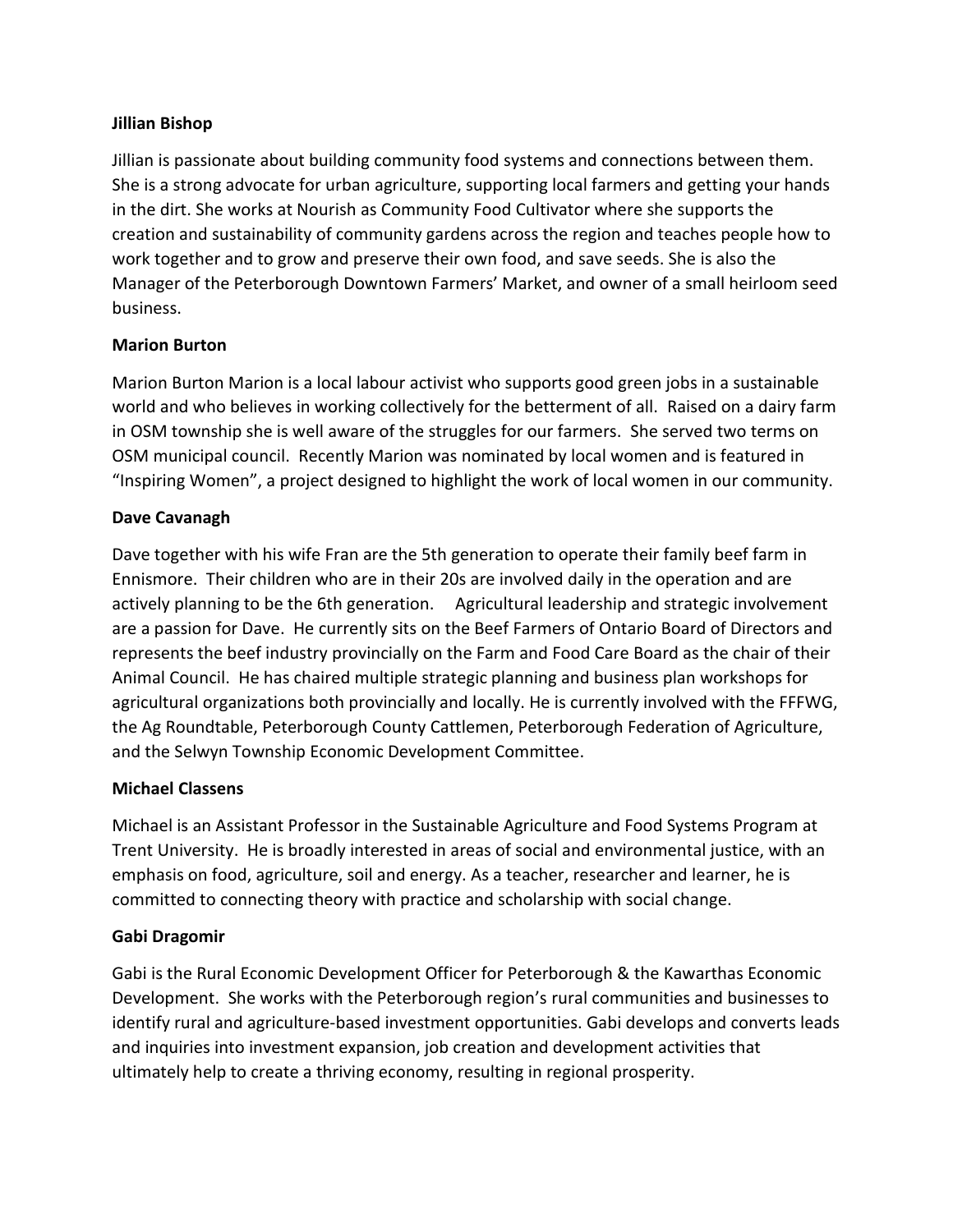#### **Melissa Johnston:**

Melissa received her MA from Trent University in Sustainability Studies. Her research focused on governance and management best practices used at farmers' markets across Ontario. Since graduating, she has worked as a research consultant on projects pertaining to sustainable agriculture, local food advocacy, rural transportation, rural performing arts, and market garden design.

#### **Lauren Kennedy**

Lauren is a Registered Dietitian with Peterborough Public Health. Since obtaining her Masters of Science in Foods and Nutrition, she has worked in public health, primary care, and diabetes prevention/management. Her current focus is work with food systems, promotion of food literacy, and efforts to address local food insecurity. Lauren works closely with local and provincial networks including the Peterborough Food Action Network, Future of Food and Farming Working Group, and Ontario Dietitians in Public Health.

**Adam McLaughlin** - MA Political Science / [B.Soc.Sc.](http://b.soc.sc/) Political Science/Communications

As a community member, Adam is looking to help ensure that Peterborough's localized agrifood system continues to grow and remains a lasting feature of the region. With a desire to become a small-scale farmer and contribute to the success of the region's agrifood system, Adam hopes to incorporate into his future farming activities his current research in the MA in Sustainability Studies program at Trent which explores the potentialities of civic agriculture to contribute to a region's community problem-solving capacities. Adam brings a critical and analytical approach to understanding the complexities of the agrifood system and seeks to contribute to the FFWG a focus on how small-scale farming can become a viable option for new farmers while also being a catalyst for social sustainability.

#### **Linda Slavin**

Linda is a long-time local food activist since she worked as a young girl at her family supermarket in Havelock. Since that time, she has helped (a) to facilitate a local study on organic foods; (b) worked on the development of the "Kawartha's Own, Locally Grown" label to promote local foods; (c) managed COIN – a social enterprise business which offered lunchcounter training at the library for many years. Linda has enjoyed being part of Sustainable Peterborough's Future of Food and Farming Working Group since its inception and is impressed with the member and Co-Chairs' knowledge and support for relevant, sustainable research and projects.